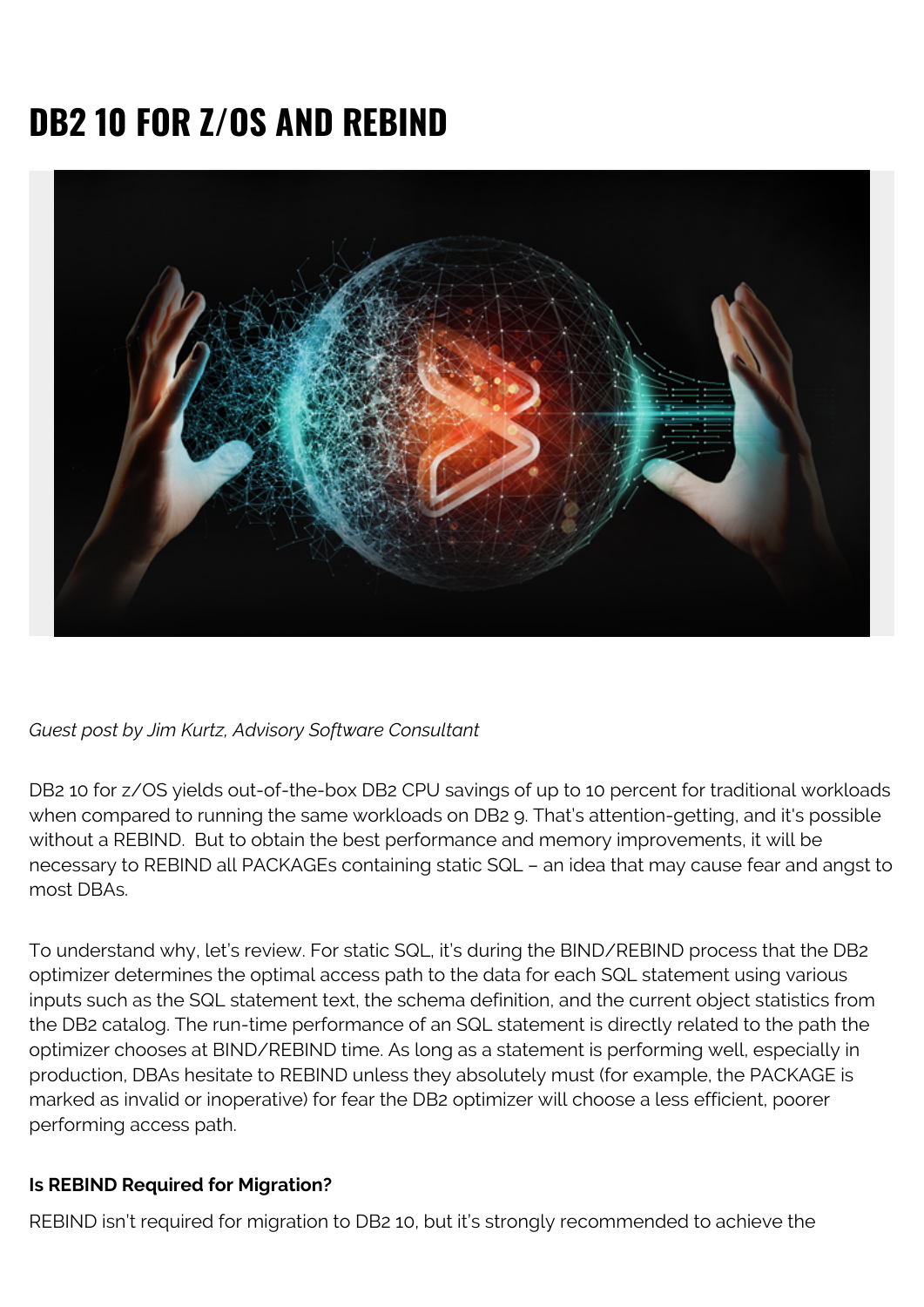significant performance improvements. However, all PLANs containing DBRMs and all PACKAGEs that were last bound on DB2 V5 or lower must be rebound. So, as Roger Miller said in a recent IDUG Solutions Journal article, "Please be kind and REBIND."

Wouldn't it be nice to know before you migrate to DB2 10 what access path changes to expect? This post discusses a process (homegrown or vendor-purchased) that can analyze and identify access path changes between two DB2 subsystems, one at DB2 9 and one at DB2 10, before migrating. Your actual "code" for this process will vary, but here are the basic steps.

## **Using the PLAN\_TABLE and DSN\_DETCOST\_TABLE**

This process relies on data that's externalized to the userid.PLAN\_TABLE and the userid.DSN\_DETCOST\_TABLE when executing a BIND/REBIND…EXPLAIN(YES) command. It presumes baseline information exists in those tables in the DB2 9 subsystem for the desired PACKAGE. In most shops, this is a byproduct of the standard for production migrations.

- 1. In the DB2 10 subsystem, create the DB2 objects associated with the PACKAGE exactly the same way as they're created in the DB2 9 subsystem but with DEFINE NO on the CREATE TABLESPACE and CREATE INDEX statements.
- 2. In the DB2 10 subsystem, create a userid.PLAN\_TABLE\* and a userid.DSN\_DETCOST\_TABLE\* if they don't already exist.
- 3. In the DB2 9 subsystem, create a userid.PLAN\_TABLE\_V10\* and a userid.DSN\_DETCOST\_TABLE\_V10\* (using the DB210 format).
- 4. For the objects created in step 1, copy all DB2 catalog statistics associated with access path selection from the DB2 9 subsystem to the DB2 10 subsystem. In DB2 9 and 10, there are 17 DB2 catalog tables containing user-updateable columns that the DB2 optimizer uses for access path determination. Be sure to get them all or it may skew what the optimizer chooses for an access path in the DB2 10 subsystem.
- 5. In the DB2 10 subsystem, BIND the PACKAGE with EXPLAIN(YES) and OWNER(userid) to externalize access path information to the userid.PLAN\_TABLE and userid.DSN\_DETCOST\_TABLE.
- 6. In the DB2 10 subsystem, unload the data from the userid.PLAN\_TABLE and userid.DSN\_DETCOST\_TABLE.
- 7. In the DB2 9 subsystem, load the data from step 6 into the userid.PLAN\_TABLE\_V10 and userid.DSN\_DETCOST\_TABLE\_V10.
- 8. In the DB2 9 subsystem, run a query that will combine the data from the DB2 9 and DB2 10 tables in a way that visually "stacks" the DB2 9 results over the DB2 10 results while grouping it by QUERYNO, QBLOCKNO, and PLANNO.

\* For steps 2 and 3, the DB2 10 format for these tables is slightly different from the DB2 9 format:

- userid.PLAN\_TABLE: 59 columns in DB2 9, 64 columns in DB2 10
- userid.DSN\_DETCOST\_TABLE: 118 columns in DB2 9, 129 columns in DB2 10

Next week, we'll look at the results of the query and an easier way to compare access paths.